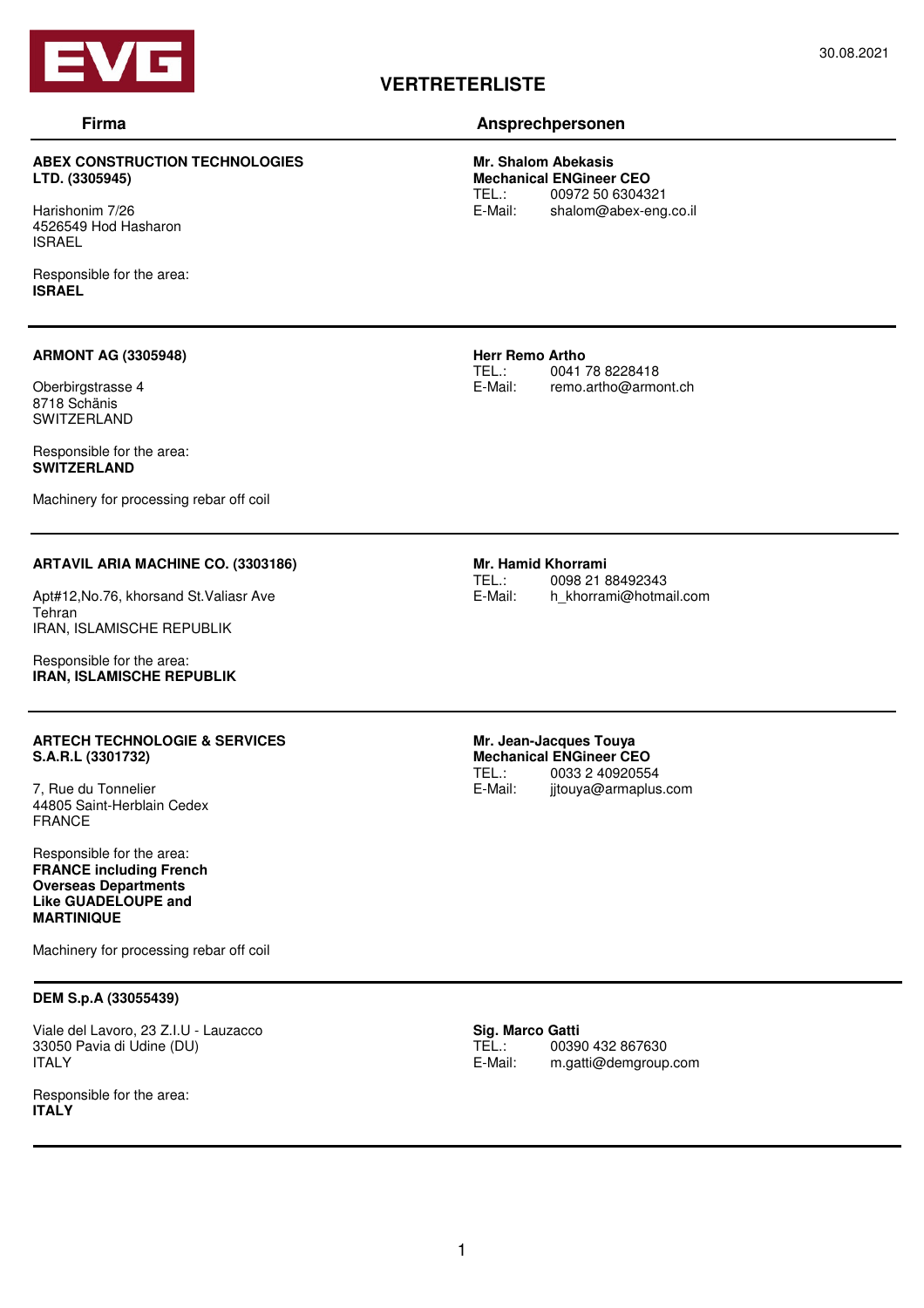

#### **BLISS & REELS PTY. LTD. INDUSTRIAL CONSULTANTS ABN: 33 113 256 527 (3300765)**

Kim close 9 3105 VIC Bulleen AUSTRALIA

Responsible for the area: **AUSTRALIA NEW ZEALAND** 

#### **DEIMEX GMBH & CO. KG (3331282)**

Aderstraße 21 40215 Düsseldorf GERMANY

Responsible for the area: **ALGERIA** 

#### **EVG INC. (3331174)**

220 East, 42nd StreetSuite 3100 10017 N.Y. New York USA

Responsible for the area: **USA, CANADA, MEXICO** 

### **EVG OOOO**

Ul. Dubiniskaja 90 115093 Moskau RUSSIA

Responsible for the area: **RUSSIA** 

#### **EVG RESIDENT REPRESENTATIVE OFFICE IN VIETNAM, SAIGON TRADE CENTER**

Saigon Trade Center, Floor 16 Suite 02 & Floor 29 37 Ton Duc Thang St, Dist 1 Ho Cchi Minh City VIETNAM

Responsible for the area: **VIETNAM** 

# **Firma Ansprechpersonen**

**VERTRETERLISTE**

**Mr. Martin Kesselring**  TEL.: 0061 3 98506666<br>E-Mail: martin.kesselring martin.kesselring@blissandreels.com.au

#### **Hr. Anis Boutaleb**  TEL.: 0049 211 5425670 - 0<br>F-Mail: anis.boutaleb@deimex anis.boutaleb@deimex.de

**Mr. Don Salmon**  TEL.: 001 212 6970770<br>E-Mail: d.salmon@evg-us d.salmon@evg-usa.com

**Mr. Andrey Meshcherjakov**  TEL.: 007 495 7899666<br>E-Mail: russia@evg.com russia@evg.com

**Mr. Sam Phan**  TEL.: 0084 8 38236656<br>E-Mail: evavietnam@vnm evgvietnam@vnm.vn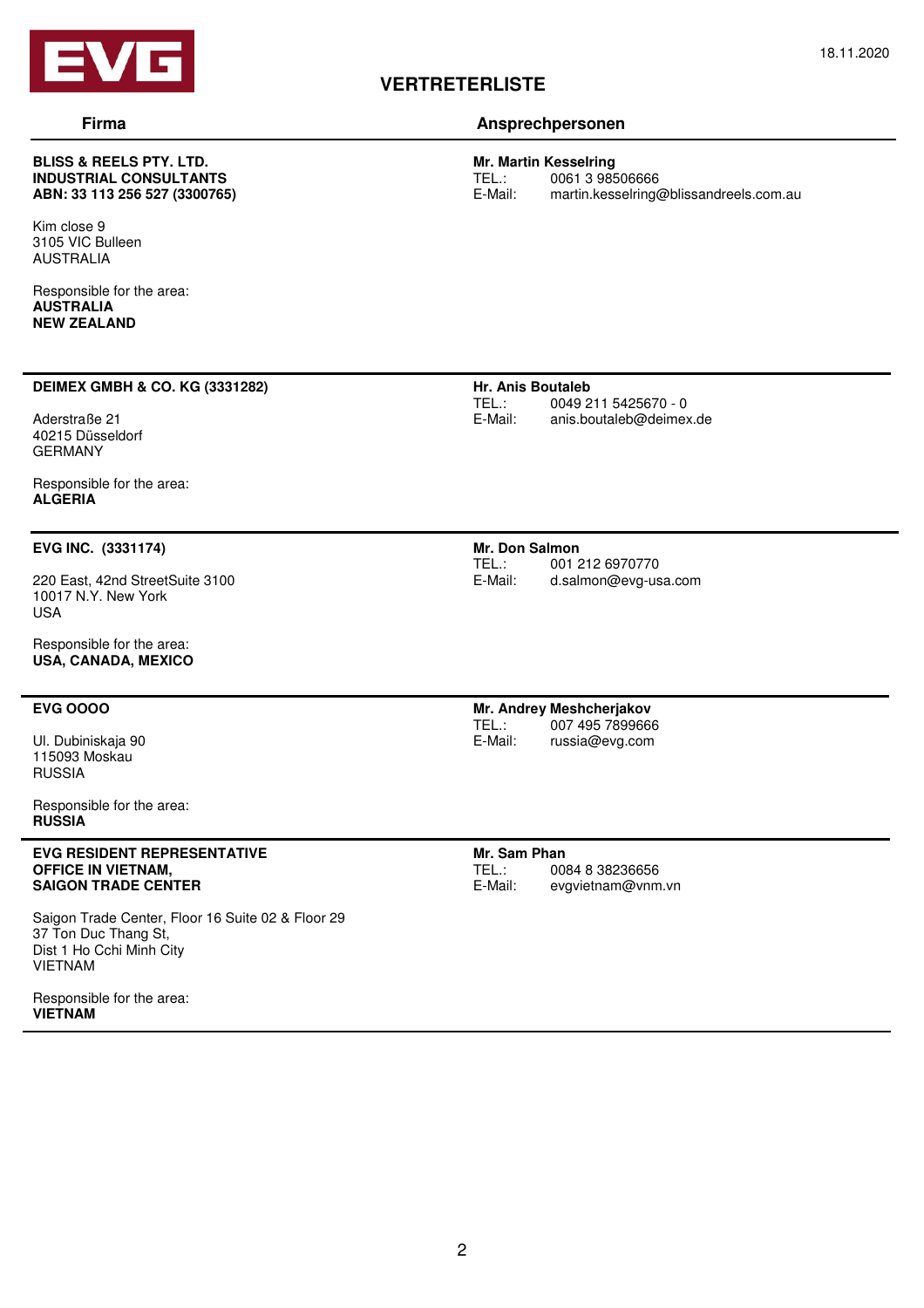

## **VERTRETERLISTE**

## **Firma Ansprechpersonen**

**Mr. Peter O´Shaughnessy**  TEL.: 00353 1 8254004<br>E-Mail: gosengg@eircom gosengg@eircom.net

Verbena, Hallstown Dunshaughlin, Co. Meath IRELAND

#### Responsible for the area: **UNITED KINGDOM, IRELAND**

Machinery for processing rebar off coil

#### **KUPS INJECTION PARTS CO.LTD (3305569)**

**GERRY O`SHAUGHNESSY ENGG.LTD (3331148)** 

120/135 M. 11 Bangpla, Bangphli 10540 Sumutprakarn THAILAND

Responsible for the area: **THAILAND** 

#### **MSSL MANFRED SUJER S.L. (3302057)**

C/Teruel N° 6 28850 Torrejon de Ardoz / Madrid Spain

Responsible for the area: **SPAIN, PORTUGAL as well as foreign branches of Spanish parent companies like ERSI- Group in MEXICO, ECUADOR and PANAMA** 

### **KMS KAHLE MASCHINEN & ANLAGEN SERVICE GMBH (3300189)**

Molkereistraße 56 30826 Garbsen 2 /OT Osterwald GERMANY

Responsible for the area: **GERMANY** 

Machinery for processing rebar off coil

#### **OKUSHIJI STEEL CO. LTD. (3305330)**

10-70, 2-Chome, Nanbanaka Naniwa-Ku 556 -0011 Osaka JAPAN

Responsible for the area: **JAPAN** 

**MRS. Samakkarn Kornkanok (Kik)**  0066 96 8904710 E-Mail: kornkanoke.s@gmail.com

**Mr. Manfred Sujer**  TEL.: 0034 669924644 E-Mail: manfred.sujer@mssl.es

**Mr. Thomas Kahle** 

TEL.: 0049 170 4852765<br>F-Mail: kms.kvg@t-online.c kms.kvg@t-online.de

**Mr. Toichiro Shinonaga**  TEL.: 0081 6 66447733<br>E-Mail: tav.shino@osaka. tgy.shino@osaka.email.ne.jp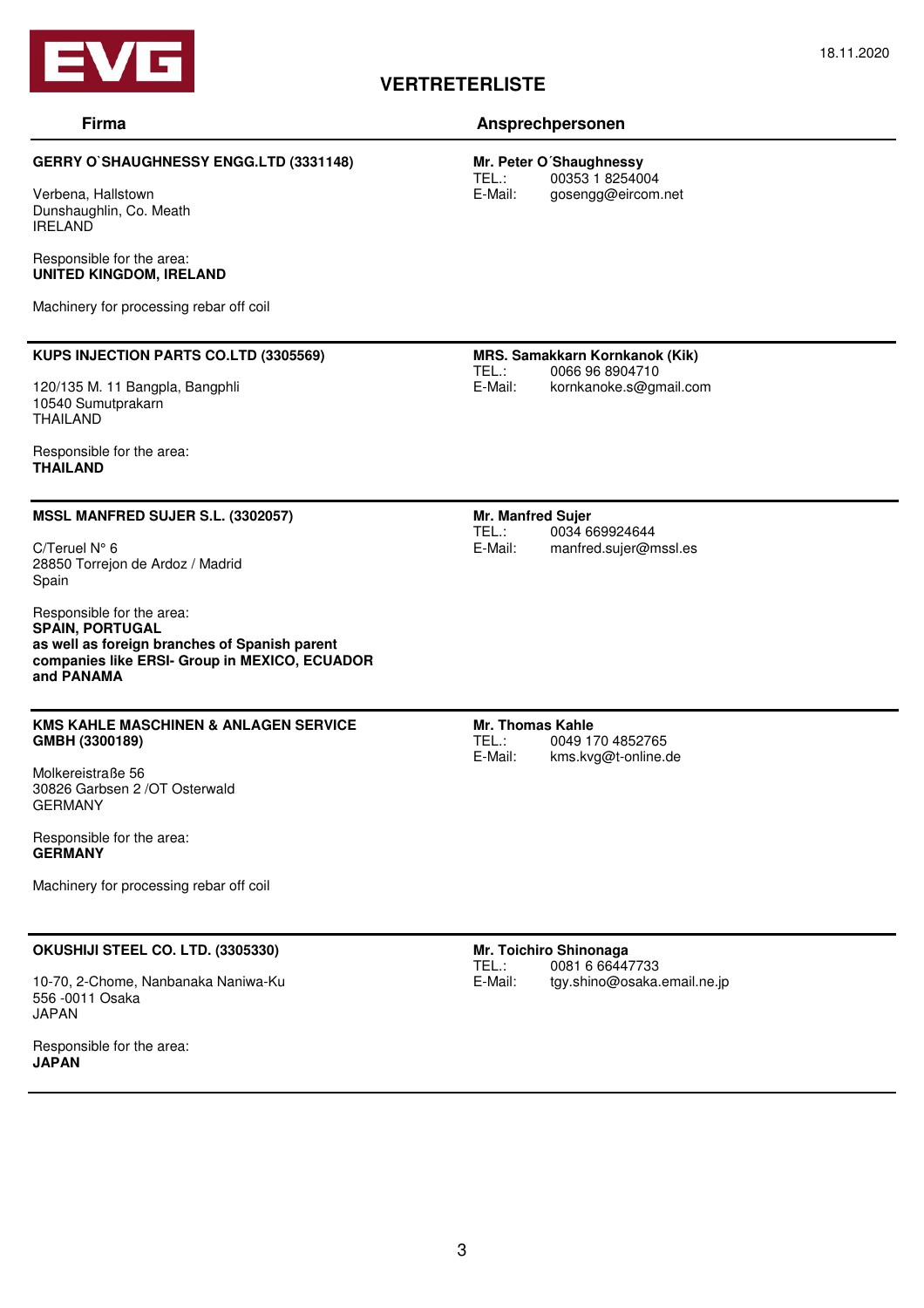

## **VERTRETERLISTE**

#### 18.11.2020

### **Firma Ansprechpersonen**

**Mr. David Pangril**  0062 81 380297609 E-Mail: pt.sentra.a.m@gmail.com

Ruko Mutiara Taman PalemBlok D8 No.6 RT.006 RW.014 CHENGkareng Timur 11730 Jakarta Barat INDONESIA

**PT SENTRA ARTHA MULIA (3305103)** 

Responsible for the area: **INDONESIA** 

#### **SAM EVG MACHINERY (3304220)**

No. 9, Jalan USJ 20/5UEP Subang Jaya 47630 Selangor **MALAYSIA** 

Responsible for the area: **MALYSIA** 

#### **SIDERMETAL S.A. de C.V. (3305119)**

Filadelfia 124-203 03810 Mexico D.F. MEXICO

Responsible for the area: **MEXICO** 

#### **STAL SYSTEM – OSMANSKI PIOTR (3300817)**

UI Gustlika 2 87-100 Torun POLAND

Responsible for the area: **POLAND** 

#### **SUN NAN ENTERPRISES CO LTD (3300946)**

2F, No. 7, Alley 6, Lane 235, Pao-Chiao Rd Hsin- Tien, Taipei TAIWAN

Responsible for the area: **TAIWAN** 

**Mr. Sam Liew**  0060 122688830 E-Mail: sam.liewyk@yahoo.com

**Mr. Luis F.Pietra Santa**  TEL.: 0052 55 11077581 E-Mail: lps@tecnometalweb.com

**Mr. Piotr Osmanski**  TEL.: 0048 56 6390036<br>E-Mail: piotr.evg@wp.pl piotr.evg@wp.pl

## **Mr. Rock Chen**

TEL.: 00886 2 29176454<br>E-Mail: sun-ss@uamail.hin sun-ss@uamail.hinet.net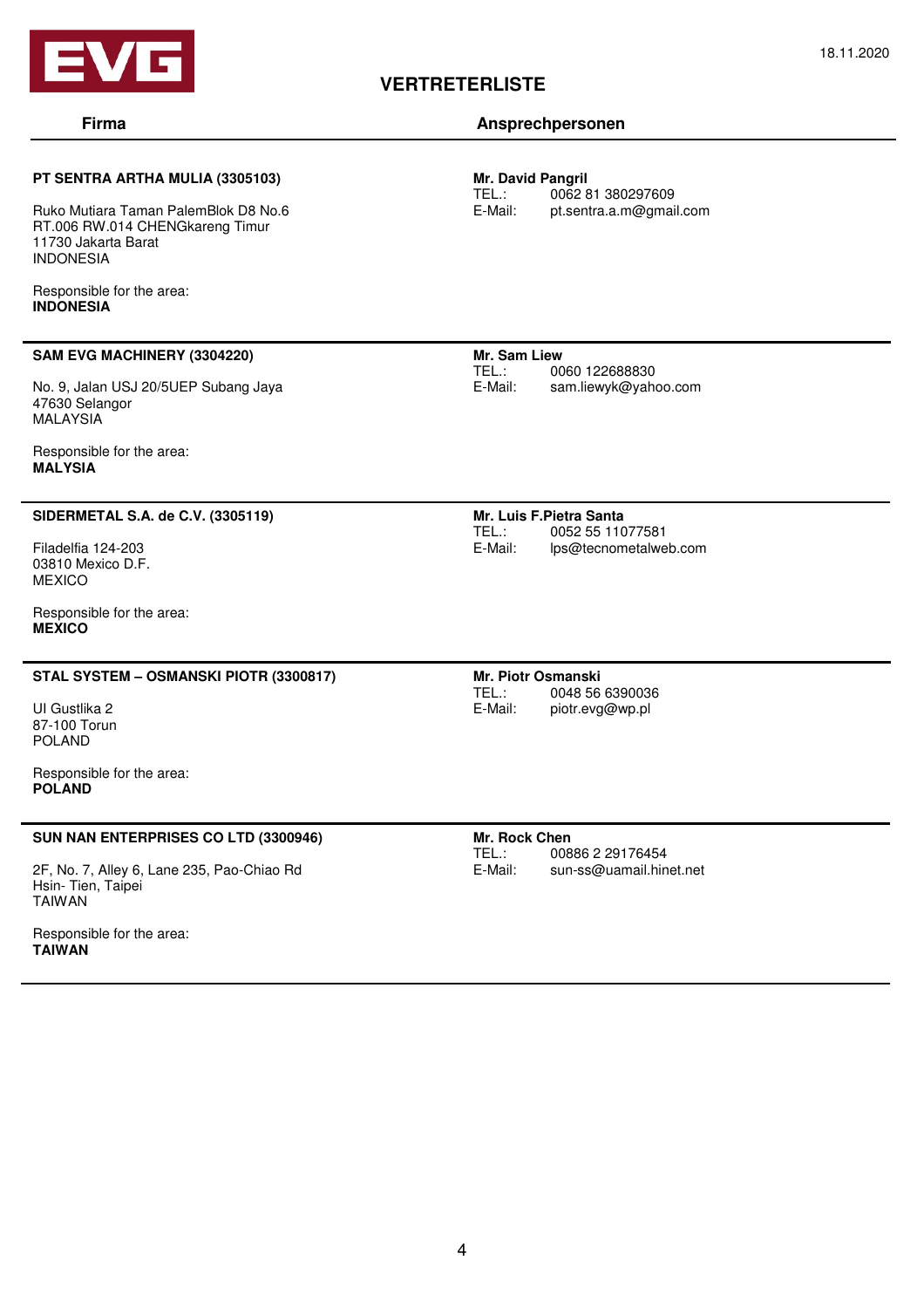

#### **SUNG IL HI TECH CO. LTD. (3300951)**

504-dong, 105-ho, 10, Gyeonggi-daero 761 Beon-gil, Osan-si KOREA

Responsible for the area: **KOREA** 

#### **TAKARA TSUSHO CO. LTD (3302043)**

4-7-10 Nihonbashi-HonchoChuo-Ku 103-0023 Tokyo JAPAN

Responsible for the area: **JAPAN** 

#### **TESPROMA OY (3302866)**

Metsonmutka 8 37100 Nokia FINLAND

Responsible for the area: **FINLAND** 

#### **TOPLINE LTDA (3304567)**

Centro Industrial y Comercial Ternera Bodega M5 km1, Via Turbaco **Cartagena COLUMBIA** 

Responsible for the area: **COLUMBIA** 

#### **TPS REPRESENTACOES LTDA (3331252)**

Rua Topázio, 827 Cjto 07 04105-063 Sao Paulo/SP BRAZIL

Responsible for the area: **BRAZIL** 

#### **UNIMARK HI-TECH SOLUTIONS LLP (3300947)**

201, Vikrant Industrial EstateOPP. Victory Flask, Govandi 400 088 Mumbai INDIA

Responsible for the area: **INDIA** 

# **VERTRETERLISTE**

### **Firma Ansprechpersonen**

**Mr. Johnny Kim President**  TEL.: 0082 31 3733721 E-Mail: johnnykim02@gmail.com

**Mr. Fumihiko Konno Sales Manager**<br>
TFL: 008 TEL.: 0081 3 32413121<br>E-Mail: konno@takara-onl konno@takara-online.co.jp

**Mr. Taneli Raivio**  TEL.: 00358 400 286011<br>E-Mail: taneli.ravio@tespro taneli.ravio@tesproma.fi

## **Mr. Dani Nadalutti**

TEL.: 0057 5 6619530<br>F-Mail: dnadalutti@toplin dnadalutti@topline.com.co

#### **Mr. Marcus Nicolosi**  0055 11 50817004 E-Mail: marcus.nicolosi@tpsrep.com.br

**Mr. Y.R. Anand**<br> **TFL:** 009 TEL.: 0091 22 25506712<br>E-Mail: anand@unimark.in anand@unimark.in